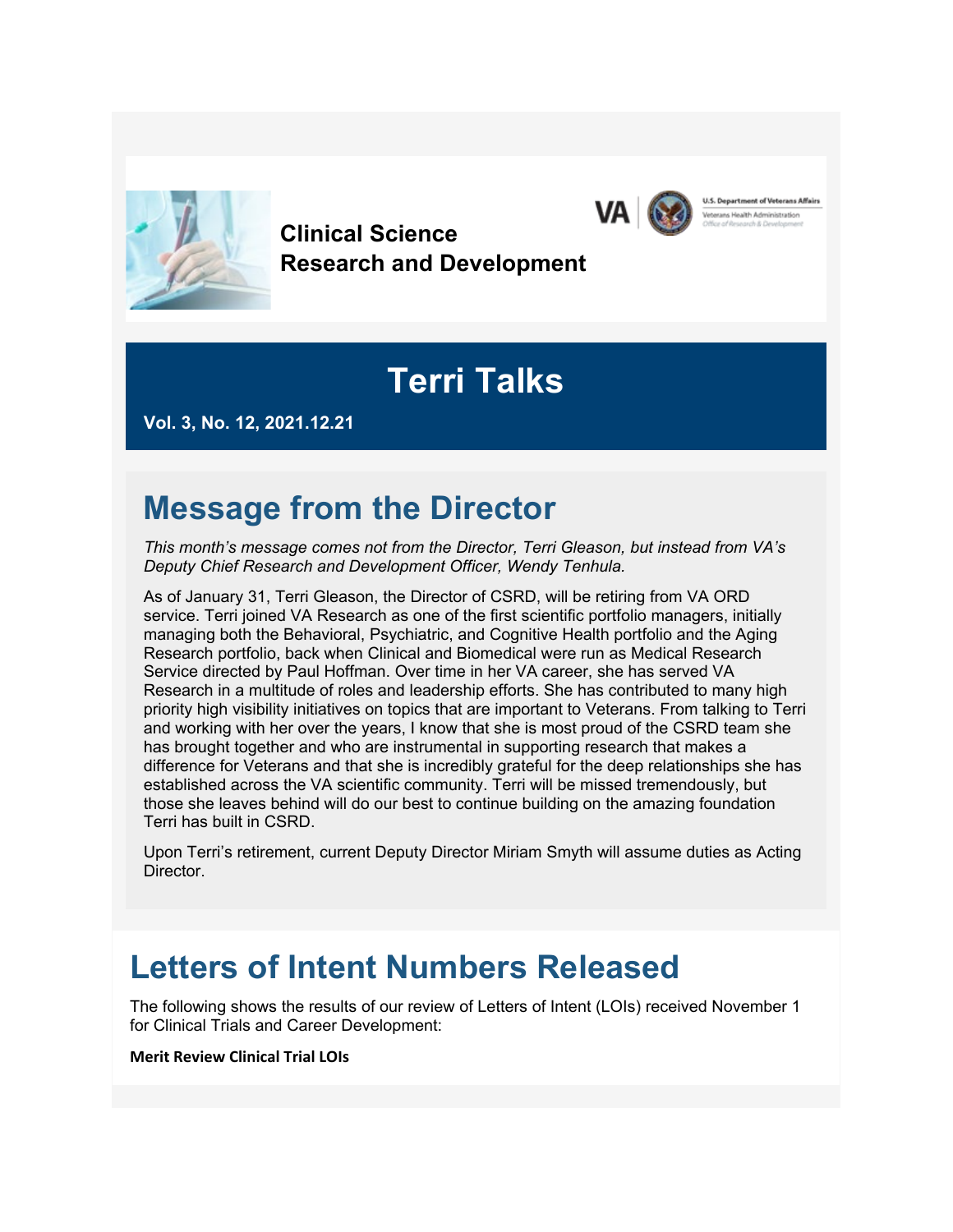| Submitted                    | 27            |
|------------------------------|---------------|
| Approved                     | $19 = 70.37%$ |
| Disapproved                  | $4 = 14.81%$  |
| Disapproved (Other Service)  | $1 = 3.70\%$  |
| Disapproved (Standard Merit) | $3 = 11.11\%$ |

#### **Career Development (CDA-1 and CDA-2) LOIs**

| Submtted    | 22         |  |
|-------------|------------|--|
| Approved    | $20 = 91%$ |  |
| Disapproved | $2 = 9\%$  |  |

# **Projects Need to Clear JIT as Transition Nears**

As we transition to managing JIT requirements as of January 1, 2022 into eRA JIT, it is critical that projects in VA JIT (from Spring 2021 and older projects in VA JIT) clear. There are 32 CSRD projects (across cycles Spring 2021, Fall 202, Spring 2020) with action needed from the station. Actions include steps that can be taken to meet requirements even before the final assurance document is submitted, such as the PI assurance, other support documents, and miscellaneous documents that can be completed and uploaded for ORD approval while other regulatory documents (IRB, etc.) are still pending committee review. Thank you in advance for clearing any and all outstanding JIT requirements currently in the system as we move to a new, improved model going forward.

# **Reminder: Clinical Trials Reporting**

The Office of Research and Development (ORD) requires the submission of summary results to ClinicalTrials.gov for all of its registered clinical trials. This requirement helps fulfill ORD's commitment to inform Veterans and the public about its research and to maximize the impact of the studies it supports. Failure to properly report results to ClinicalTrials.gov is noncompliant with ORD's funding requirements and may result in current or future project funding to be held or withdrawn by ORD.

Results must be reported through the ClinicalTrials.gov Protocol Registration and Results System (PRS) no later than 12 months after the primary completion date. This is the date that the final subject was examined or received an intervention for the purposes of final collection of data for the primary outcome. If the PI anticipates needing an extension for results reporting, they must submit a formal request in the PRS system for CSRD to review.

For VA investigators who are new to the PRS reporting results processes, ClinicalTrials.gov staff members are available to provide one-on-one assistance to investigators throughout the results submission process. This includes helping investigators prepare for submission, orienting investigators to the PRS, and guiding investigators through the data entry process. To schedule an introductory call with ClinicalTrials.gov staff or otherwise request help, send an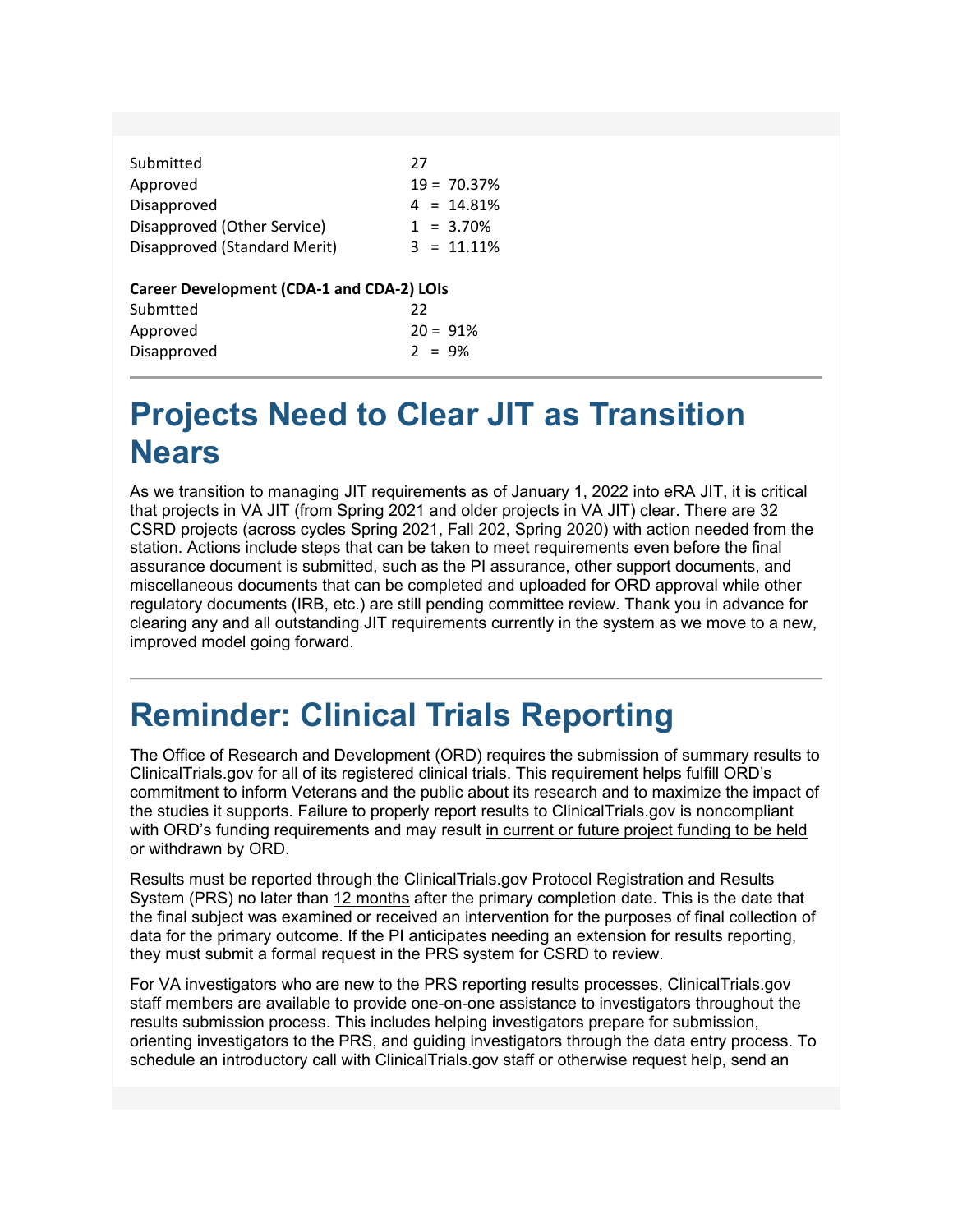email to [register@clinicaltrials.gov](mailto:register@clinicaltrials.gov) with the request. Please include a statement that you are a VA ORD-funded investigator, available dates/times (including time zone) for an introductory call and the best phone number at which to reach you.

If you have questions about the process, please reach out to CSRD's clinical trial specialist, Kristina Nord at [Kristina.Nord@va.gov.](mailto:Kristina.Nord@va.gov)

# **Summer Research Program Announced**

ORD is pleased to announce an opportunity for VAMCs or VA-approved sites to pilot a Summer Research Program (SRP). The purpose of the Summer Research Program is to enhance the diversity of the biomedical, behavioral, clinical, health services and rehabilitative research workforce by providing research experiences and related opportunities that can enrich the pool of individuals from diverse backgrounds, including nationally underrepresented groups, veterans, children of veterans, and disabled individuals who will be available to compete for future research opportunities in the mission areas of importance to the VA.

#### **LOI Submission Instructions**

Please submit a letter of intent as an email to **[VHACOORDDEIWG@va.gov](mailto:VHACOORDDEIWG@va.gov)** by January 6, 2022. The LOI should include the PI's name, station, and approximate start date for your program. No additional details are required for the LOI.

#### **Proposal Submission Instructions**

Please submit the full proposal as a single PDF document from the ACOS/R to ORD Diversity Equity and Inclusion Working Group **[VHACOORDDEIWG@va.gov](mailto:VHACOORDDEIWG@va.gov)** by COB on **January 31, 2022**. Applications will be reviewed administratively to determine whether they meet the stated program intent in order to support the proposed program.

**Questions? [VHACOORDDEIWG@va.gov](mailto:VHACOORDDEIWG@va.gov)**

# **CSRD Margin Meeting set for January 12**

The CSRD margin meeting for funding deisions will be held January 12, 2022. Please be reminded applicants should not contact Scientific Portfolio Managers until after that date and more preferably after intent-to-fund notifications are sent.

### **Revised RFA/Diversity Supplments Posted**

The revised RFA (RD-22-029) for the 2022 ORD-wide Research Supplements to Promote Diversity was posted on December 14, 2021 and is available at [https://vaww.research.va.gov/funding/rfa.cfm.](https://gcc02.safelinks.protection.outlook.com/?url=https%3A%2F%2Fvaww.research.va.gov%2Ffunding%2Frfa.cfm&data=04%7C01%7C%7Cd2677866fdf74901eae508d9c4c36daf%7Ce95f1b23abaf45ee821db7ab251ab3bf%7C0%7C0%7C637757165923322807%7CUnknown%7CTWFpbGZsb3d8eyJWIjoiMC4wLjAwMDAiLCJQIjoiV2luMzIiLCJBTiI6Ik1haWwiLCJXVCI6Mn0%3D%7C3000&sdata=dtEb25ifhg98O%2FpTHZzRxtgasUr5wcZSZu%2Fg6uT3dvs%3D&reserved=0) The intent of these supplements is to provide mentored research experiences for early career scientists from underrepresented populations. These will be offered as Type 3 supplements to active VA Merits funded by BLRD, CSRD,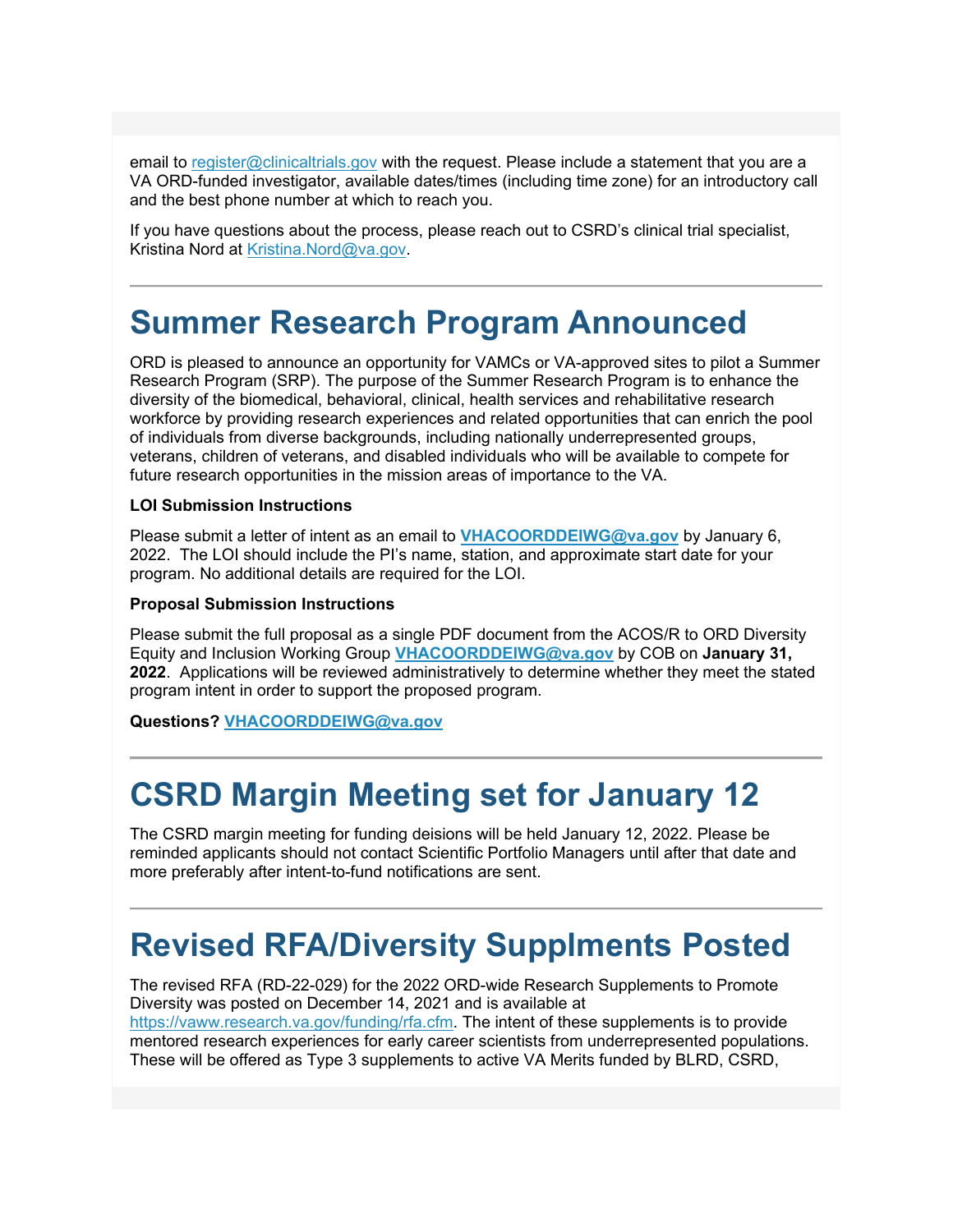HSRD, and RRD, with at least 2 years of funding remaining on the award at the time the supplement is funded.

- **Budget:** \$100,000/yr for up to 2 years
- **Due: February 1**, **2022**. One application/yr from each VAMC.
- **Start date: April 1, 2022**
- **Applications will only be accepted through grants.gov and reviewed via eRA commons.**

An informational webinar and Q&A on this supplement opportunity was given on Thursday, December 16, 2021. The webinar recording, webinar slides and a link to the RFA is posted at: [https://www.research.va.gov/funding/diversity.cfm](https://gcc02.safelinks.protection.outlook.com/?url=https%3A%2F%2Fwww.research.va.gov%2Ffunding%2Fdiversity.cfm&data=04%7C01%7C%7Cd2677866fdf74901eae508d9c4c36daf%7Ce95f1b23abaf45ee821db7ab251ab3bf%7C0%7C0%7C637757165923322807%7CUnknown%7CTWFpbGZsb3d8eyJWIjoiMC4wLjAwMDAiLCJQIjoiV2luMzIiLCJBTiI6Ik1haWwiLCJXVCI6Mn0%3D%7C3000&sdata=bwBOzNKUtQh%2BCOGG%2FCj6nnIx7GW2Gv7K3V8oJLGnXAs%3D&reserved=0)

**For more information: [Carol.Fowler@va.gov or](mailto:Carol.Fowler@va.gov) [VHACOORDDEIWG@va.gov](mailto:VHACOORDDEIWG@va.gov)**

### **Barnwell Award Ceremony is January 27**

Dr. Louis Dell'Italia will be presented CSRD's highest honor for clinical research contributions, the John B. Barnwell Award, in a ceremony planned locally at the Birmingham VA Medical Center on January 27. ORD dignitaries who will be attending include Drs. Wendy Tenhula, Miriam Smyth, and Mark Roltsch. We are extremely proud to confer this award for Lou (also ACOS/R!) and looking forward to an in-person celebration.

### **New Barnwell Applications due February 1**

The John B. Barnwell Award is CSRD's highest honor for outstanding achievement in clinical science research. Nomination packages are due by close of business on February 1, 2022.

The Barnwell Award is given for outstanding scientific achievements in clinical research that advance the diagnosis, prevention and/or treatment of diseases and disorders in the Veteran population.

Nominations may come from the VA Medical Center or CSRD can invite researchers to submit an application. All applicants must apply through their local R&D Office. To be eligible for the Barnwell Award, nominees must meet specific qualifications. Please review the program guide and instructions posted on the website for further details or contact Dr. Mark Roltsch, mark.roltsch@va.gov, if you have questions.

The information may be found on the ORD website by searching Barnwell Award at: [https://www.research.va.gov/services/csrd/research\[1\]awards.cfm?\\_ga=2.56572011.19909534](https://gcc02.safelinks.protection.outlook.com/?url=https%3A%2F%2Fwww.research.va.gov%2Fservices%2Fcsrd%2Fresearch%255b1%255dawards.cfm%3F_ga%3D2.56572011.1990953416.1542631466-377307463.1536175624%23barnwell&data=04%7C01%7C%7Cd2677866fdf74901eae508d9c4c36daf%7Ce95f1b23abaf45ee821db7ab251ab3bf%7C0%7C0%7C637757165923322807%7CUnknown%7CTWFpbGZsb3d8eyJWIjoiMC4wLjAwMDAiLCJQIjoiV2luMzIiLCJBTiI6Ik1haWwiLCJXVCI6Mn0%3D%7C3000&sdata=UEh7vcX62%2F0FRApUA6W%2Bh2BsOmHBWQPwMW61OGYBtAY%3D&reserved=0) [16.1542631466-377307463.1536175624#barnwell](https://gcc02.safelinks.protection.outlook.com/?url=https%3A%2F%2Fwww.research.va.gov%2Fservices%2Fcsrd%2Fresearch%255b1%255dawards.cfm%3F_ga%3D2.56572011.1990953416.1542631466-377307463.1536175624%23barnwell&data=04%7C01%7C%7Cd2677866fdf74901eae508d9c4c36daf%7Ce95f1b23abaf45ee821db7ab251ab3bf%7C0%7C0%7C637757165923322807%7CUnknown%7CTWFpbGZsb3d8eyJWIjoiMC4wLjAwMDAiLCJQIjoiV2luMzIiLCJBTiI6Ik1haWwiLCJXVCI6Mn0%3D%7C3000&sdata=UEh7vcX62%2F0FRApUA6W%2Bh2BsOmHBWQPwMW61OGYBtAY%3D&reserved=0)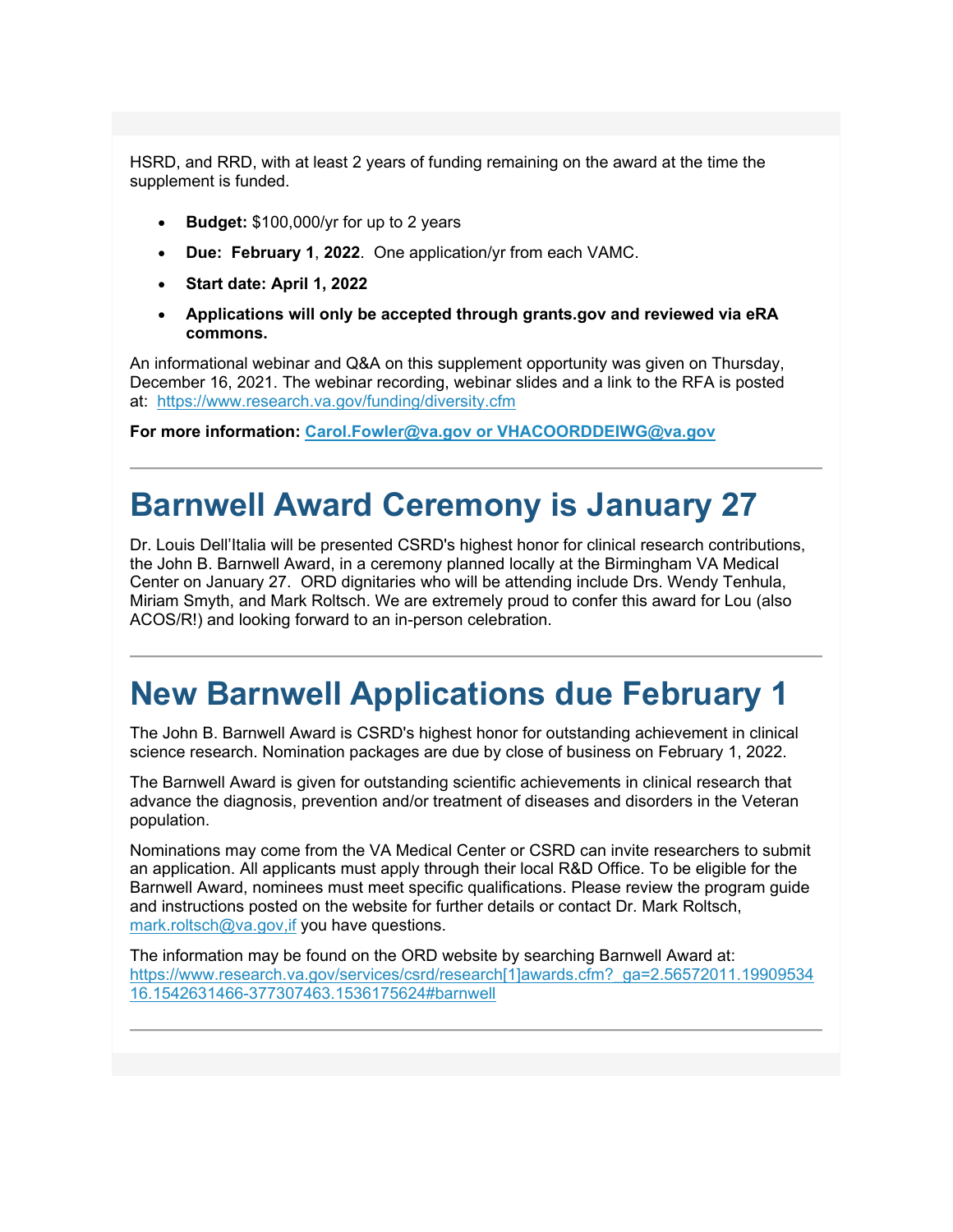# **CSRD Staff Highlight:**



CSRD Scientific Portfolio Manager Mark Roltsch (top right) and others hosted a holiday party on December 16 (in-person and virtually) for CSRD and ORD.



**Warmest Wishes for the Holiday Season from CSRD!!!**

# **DMC Members Needed**

CSRD's Centralized Data Monitoring Committee (DMC) is currently seeking members for two panels – Medical/Surgical (M/S) and Psychiatric, Behavioral Health and Neurologic Disorders (PBN). The DMC is an independent multidisciplinary group that provides ongoing oversight and monitoring of funded studies focusing on safety and feasibility, participant accrual and retention, adverse events monitoring, and data analyses. Qualifications for membership include **f**unding history and clinical trial experience, academic position of associate professor or